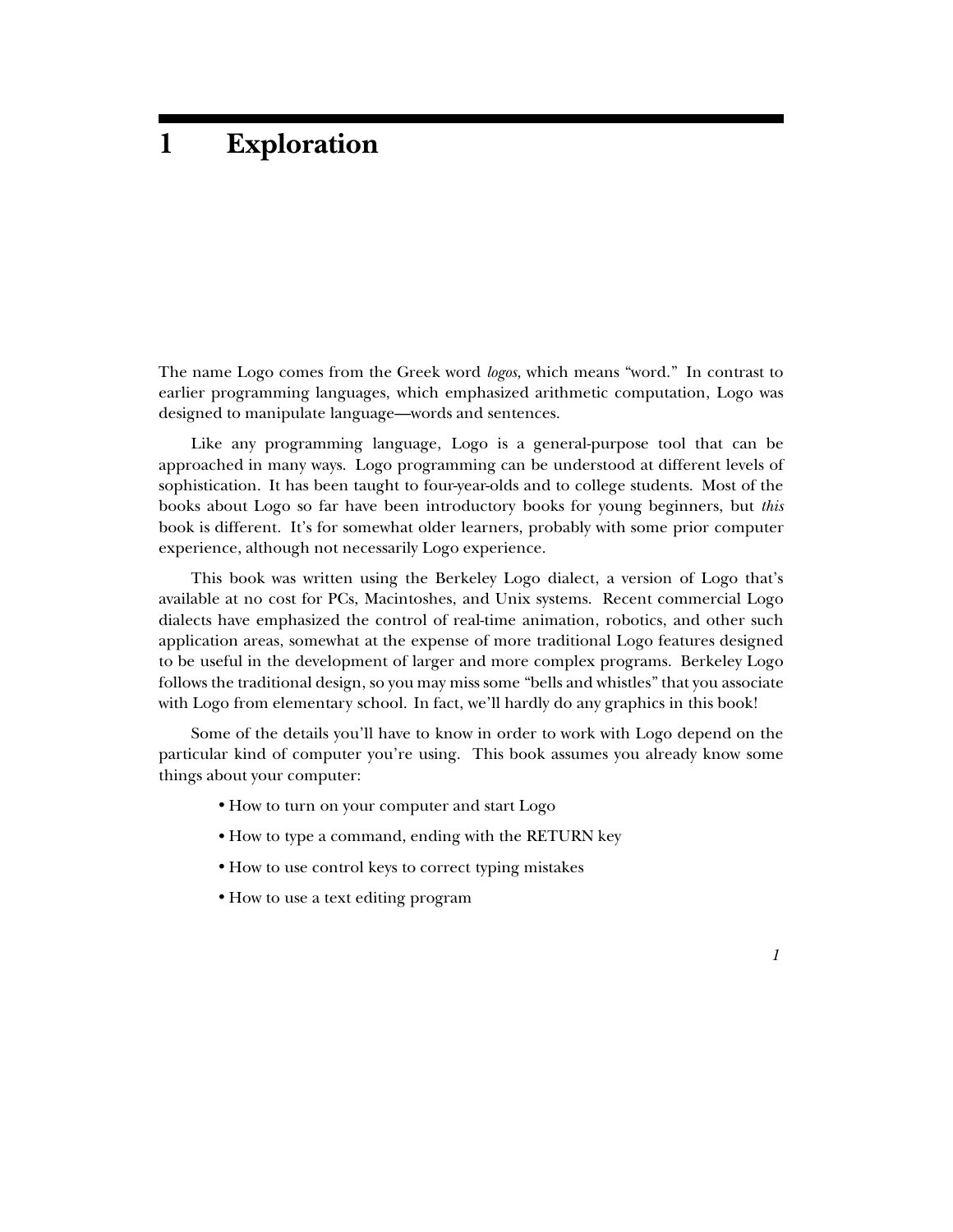These points I've listed aren't actually part of the Logo *language* itself, but they're part of the Logo programming *environment*. Appendix A has a brief guide to some of these machine-specific aspects, but if you've never used a computer before at all, start by working with some application programs to get the feel of the machine.

I want you to think about programming in what will probably be a new way. The *programs* may not be new to you, but the *vocabulary* with which you think about them will be. I'm On the other hand, I'd like to pretend that you know nothing about the Logo language—the primitive procedures, the process of procedure definition, and so on even if you've really used Logo in elementary school. The reason for this pretense is that warning you about this ahead of time because I don't want you to skip over the early chapters, thinking that you already know what's in them.

Okay, it's time to start Logo running on your computer. You should then see a screen that says something like

```
Welcome to Berkeley Logo version 3.3
?
```
The question mark is Logo's *prompt*. When you see the question mark, it means that the computer is prepared for you to type in a Logo *instruction* and that Logo will carry out the instruction as soon as you finish it.

## **Getting Acquainted with Logo...**

Right now, type this instruction:

```
repeat 50 [setcursor list random 75 random 20 type "Hi]
```
Remember that square brackets [ ] are different from parentheses ( ). Also remember use UPPER CASE or lower case letters in the words that Logo understands. that it's important to put spaces between words. However, it doesn't matter whether you

If all goes well, Logo will cheerfully greet you by scattering His all over the screen. If all doesn't go well, you probably misspelled something. Take a look at what you typed, and try again.

Afterward, you can clear the screen by typing cleartext or its abbreviation ct.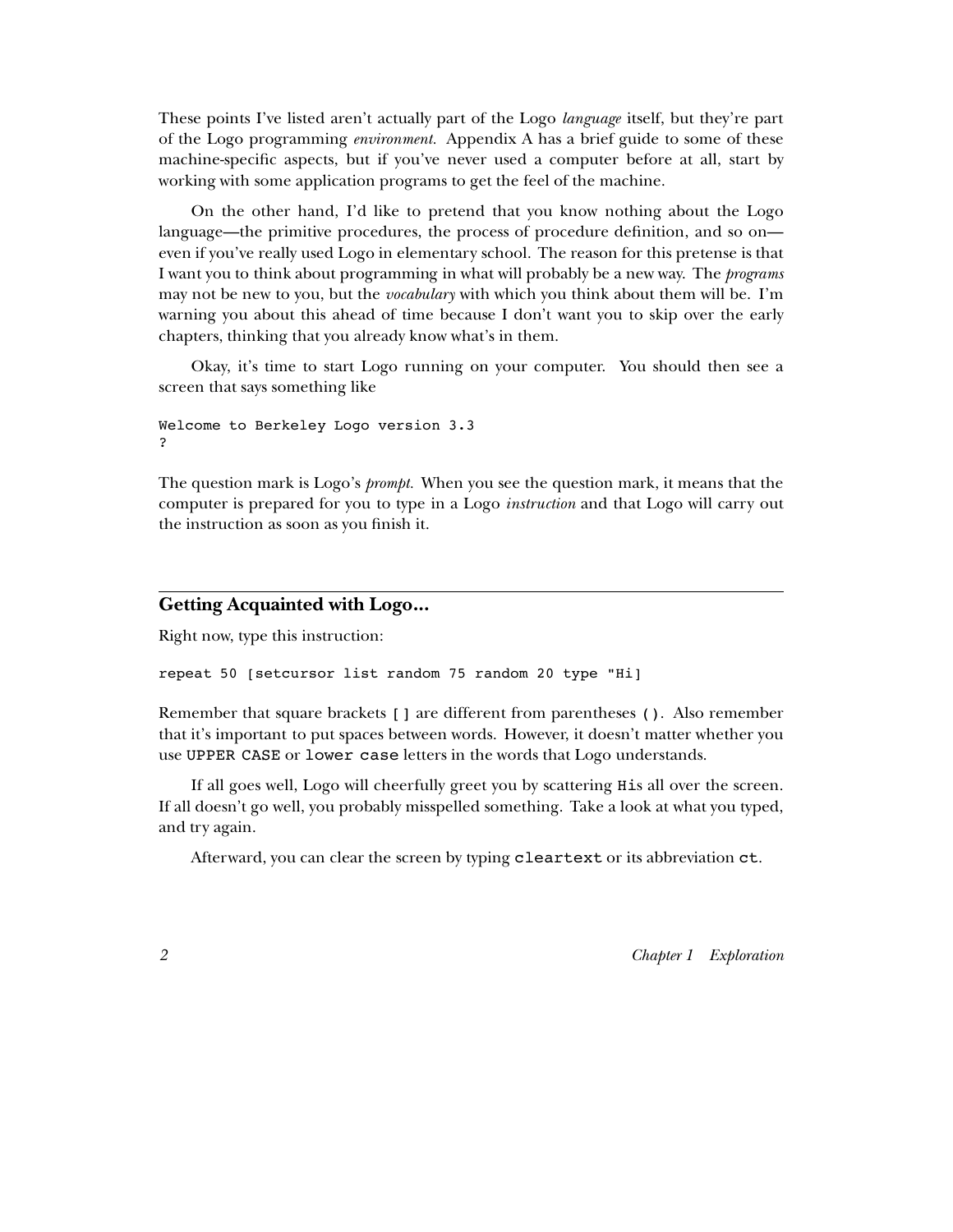## **... in Two Senses**

I thought it would be appropriate to start exploring Logo by having it say hello. You and Logo can get acquainted as you would with another person.

But, of course, the point of the exercise is to get acquainted with Logo in a more serious sense too. You're seeing what a Logo instruction looks like and a little bit about what kinds of things Logo can do. In this first chapter the kind of acquaintance I have in mind is relatively superficial. I'm trying to get across a broad sense of Logo's flavor rather than a lot of details. So I'm not explaining completely what we're doing here. For that reason, the second chapter will repeat some of the same activities, but I'll give a more detailed discussion there.

Perhaps you've made Logo's acquaintance before, probably through the medium of turtle graphics. In that first introduction you may have explored Logo's ability to manipulate text as well as graphics. But maybe not. Writing a book like this, it's not easy for me to carry on a conversation with someone I haven't met, so in this introduction I may be saying too much or too little for your individual situation. I hope that by the second chapter you and the other readers will all be ready for the same discussion.

or about why a word means just what it does rather than something a little different. parts of that instruction, the words like repeat and random and setcursor. Try to If you haven't used Logo before, or if you've used only the part of Logo that has to do with turtles, look at the instruction I asked you to type earlier. Think about the different figure out what each one means. Then see if you can figure out an experiment to decide if you've understood each word correctly! Later, we'll go over all these details and you'll learn the "official" explanations. But the kind of experimenting I'm suggesting isn't pointless. This kind of exploration may raise questions in your mind, not just about the meanings of the Logo words but about how they're connected together in an instruction,

### **Another Greeting**

Here is a somewhat less "scatterbrained" greeting instruction:

repeat 20 [repeat random 30 [type "Hi] print []]

Try that one. Compare it to the one we started with. Which do you like better? Do you prefer random scattering, or orderly rows? Perhaps this question will teach you something about your own personality!

*Another Greeting 3*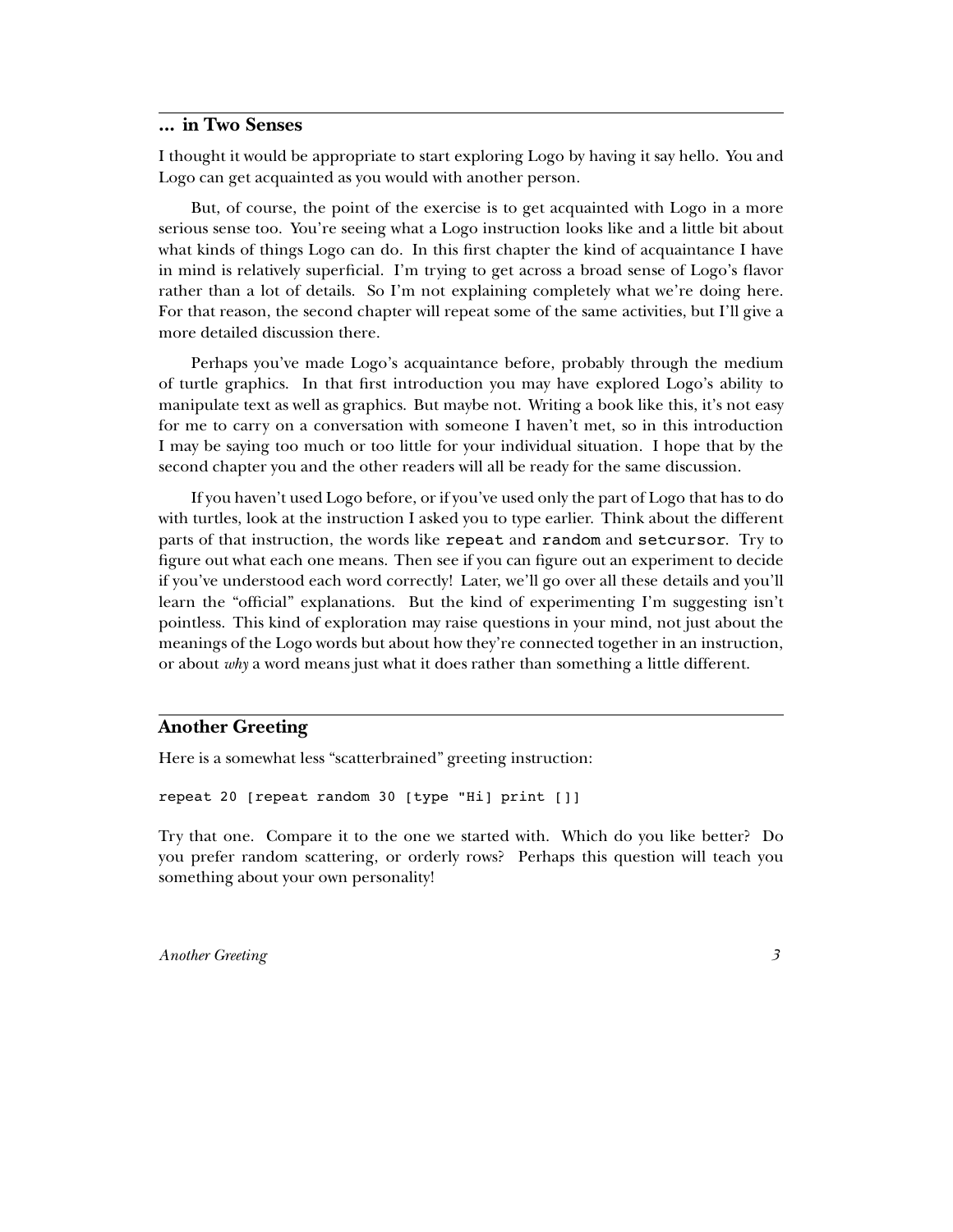## **Fooling Around**

Then again, maybe you think this is all silly. If so, I'd like to try to convince you that there are some good, serious reasons for you to take a lighthearted approach to computer programming, no matter how serious your ultimate goals may be.

handle particularly well? What are the examples of programming *style* that correspond There are two aspects to learning how to program in a language like Logo. One aspect is memorizing the vocabulary, just as in learning to speak French. If you flip through the reference manual that came with your Logo,\* you'll find that it's a sort of dictionary, translating each Logo word into a bunch of English words that explain it. But the second aspect is to learn the "feel" of Logo. What kinds of problems does Logo to the idioms of a human language? What do you do when something doesn't work?

It is by fooling around with Logo that you learn this second aspect of the language. Starting with the second chapter of this book, we'll be going through plenty of dry, carefully analyzed fine points of Logo usage. But as we progress, you should still be fooling around, on the computer, with the ideas in the chapters.

In fact, I think that that kind of intellectual play is the best reason for learning about computer programming in the first place. This is true whether you are a kid programming for the fun of it or an adult looking for a career change. The most successful computer programmers aren't the ones who approach programming as a task they have to carry out in order to get their paychecks. They're the ones for whom programming is a joyful game. Just as a baseball diamond is a good medium in which you can exercise your body, the computer is a good medium in which you can exercise your mind. That's the real virtue of the computer in education, not anything about job training or about arithmetic drill.

### **A Slightly Longer Conversation**

The Logo words such as print and random are the names of *procedures*, little pieces of add to Logo's repertoire by inventing a new procedure named hi. At the question mark computer program that are "specialists" in some particular task. We are now going to prompt, start by typing this:

<sup>\*</sup> If you're using Berkeley Logo, it's in a file named usermanual (or userman.ual if you're using a DOS machine) that should be installed along with the Logo program. The Berkeley Logo reference manual is also an appendix to Volume 2 of this series.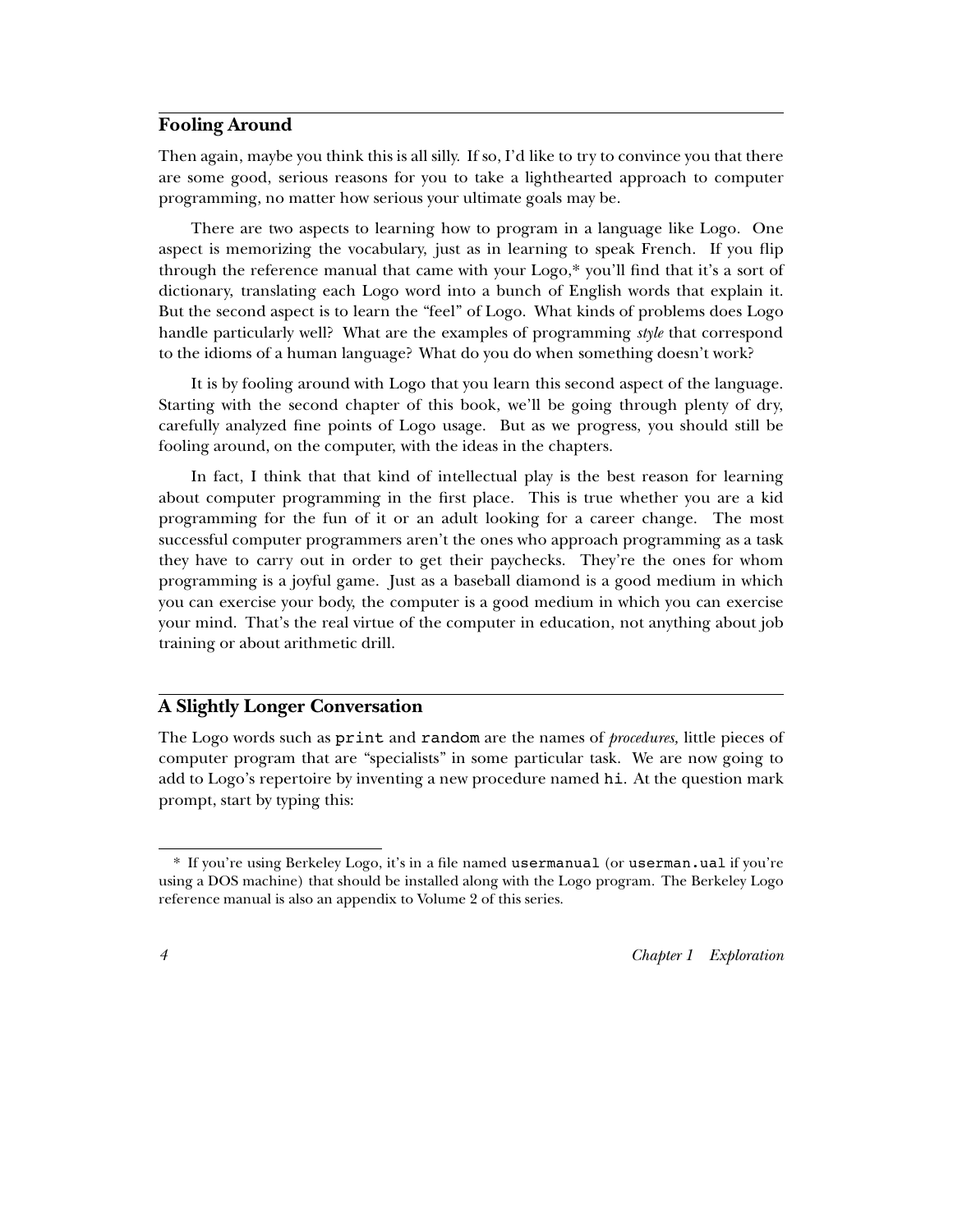to hi

The word to here is short for "here's how to." The name is intended to suggest the *metaphor* that what you're doing when you write computer programs is to teach the computer a new skill. Metaphors like this can be very helpful to you in understanding a new idea. ( Just ask any English teacher.) I'll point out other metaphors from time to time.

character. Instead of the question mark, you should now see a greater-than sign (>) at Logo should have responded to this instruction by printing a different prompt the beginning of the line:

**to hi** ? >

that you're supposed to type in **boldface**; what the computer prints in response is in lightface . But I won't use boldface when I'm only showing what you type and not a the new procedure hi. Continue typing these lines: (Whenever I show an interaction with the computer in this book, I'll show the part complete interaction.) This new prompt means that Logo will not immediately carry out whatever instructions you type; instead Logo will remember these instructions as part of

```
print [Hi. What's your name?]
print sentence [How are you,] word first readlist "?
ignore readlist
print [That's nice.]
end
```
says end, Logo should go back to the question mark prompt. Now just type Again, be careful about the spaces and punctuation. After the last line, the one that just

hi

on a line by itself. You can carry on a short conversation with this program. Here's what happened when I tried it.

**hi** ? **Brian Harvey I'm fine.** Hi. What's your name? How are you, Brian? That's nice.

*A Slightly Longer Conversation 5*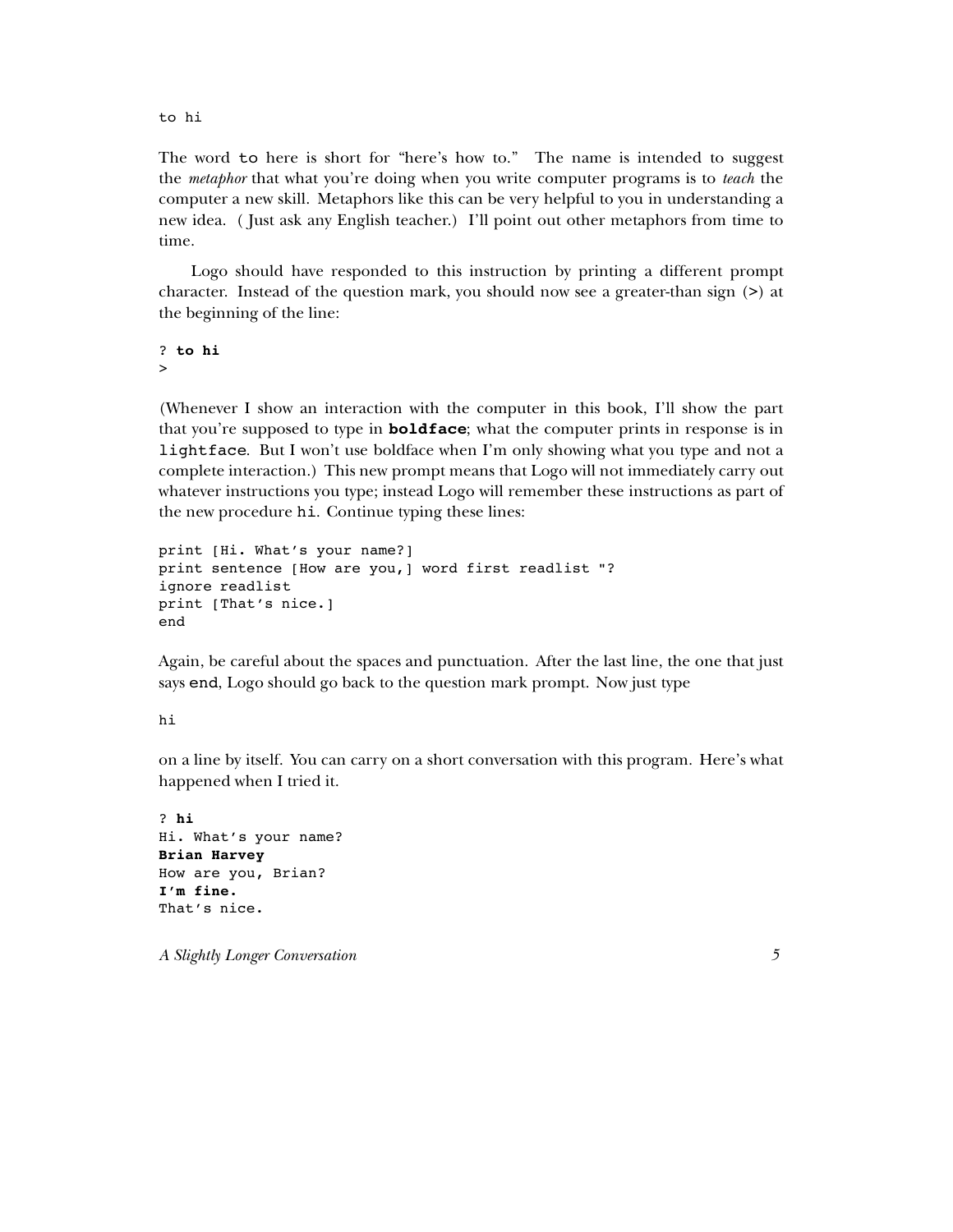If something unexpected happens when you try it, perhaps you made a typing mistake. If you know how, you can fix such mistakes using the Logo editor. If not, you'll have a chance to review that process later, but for now, just start over again but give the procedure a different name. For example, you can say

to hi2

for the second version of hi.

☞ This program pretends to be pretty smart. It carries on a conversation with you in English. But of course it isn't really smart. If you say "I feel terrible" instead of "I'm fine," the procedure cheerfully replies "That's nice" anyway. How else can you mess up the program? What programming tools would you need to be able to overcome the "bugs" in this program?

(When a paragraph starts with this symbol  $\text{d}$  it means that the paragraph asks you to invent something. Often it will be a Logo program, but sometimes, as in this case, just answers to questions. This is a good opportunity to take a break from reading, and check on your understanding of what you've read.)

## **A Sneaky Greeting**

This chapter started as a sort of pun in my mind—the one about getting acquainted. How should I have Logo introduce itself? I'm still playing with that idea. Here's another version.

```
to start
cleartext
print [Welcome to Berkeley Logo version 3.3]
type "|? |
process readlist
type "|? |
wait 100
print [Ha, ha, fooled you!!]
end
to process :instruction
test emptyp :instruction
iftrue [type "|? | process readlist stop]
iffalse [print sentence [|I don't know how to|] first :instruction]
end
```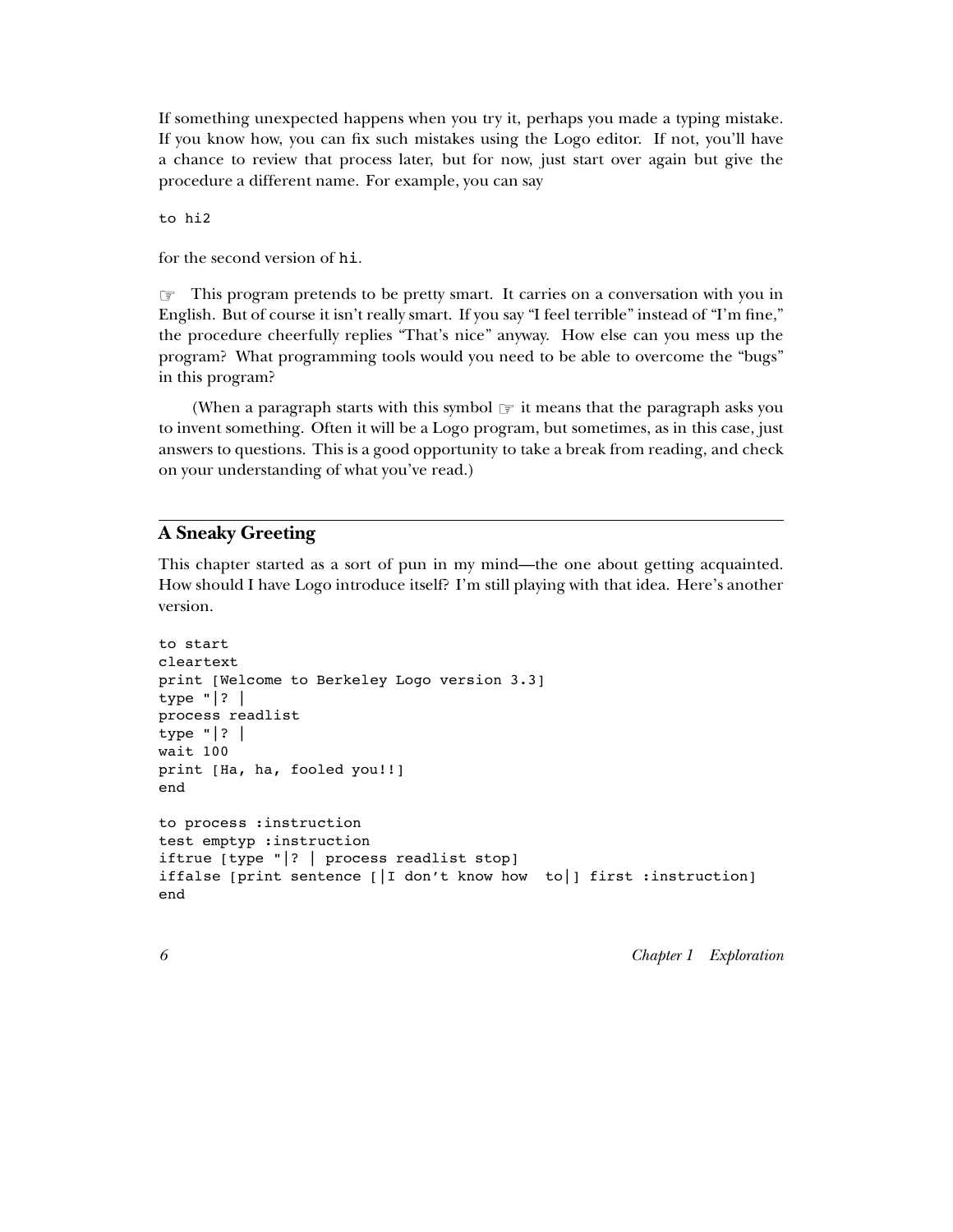The vertical bars are used to tell Logo that you want to include space characters within a word. (Ordinarily Logo pays no attention to extra spaces between words.) This is the sort of grubby detail you may not want to bother with right now, but if you are a practical joker you may find it worth the effort.

# **A Quiz Program**

Before we get on to the next chapter, I'll just show you one more little program. Try typing this in. As before, you'll see greater-than prompts instead of question marks while you're doing it.

```
to music.quiz
print [Who is the greatest musician of all time?]
if equalp readlist [John Lennon] [print [That's right!] stop]
print [No, silly, it's John Lennon.]
end
```
You can try out this procedure by typing its name as an instruction.\*

☞ If you don't like my question, you could make up your own procedures that ask different questions. Let's say you make up one called  ${\tt sports.quiz}$  and another called history.quiz, each asking and answering one question. You could then put them all together into one big quiz like this:

```
to total.quiz
music.quiz
sports.quiz
history.quiz
end
```
## **Saving Your Work**

If you do write a collection of quiz procedures, you'll want to save them so that they'll still be available the next time you use Logo. Certainly you'll want to save the work you

*Saving Your Work 7*

<sup>\*</sup> It has been suggested by some reviewers of the manuscript that there may be younger readers who don't know who John Lennon is. Well, he's the father of Julian Lennon, an obscure rock star of the '80s, and he used to be in a rock group called the Quarrymen. If you have trouble with some of the cultural references later in the book you'll have to research them yourself.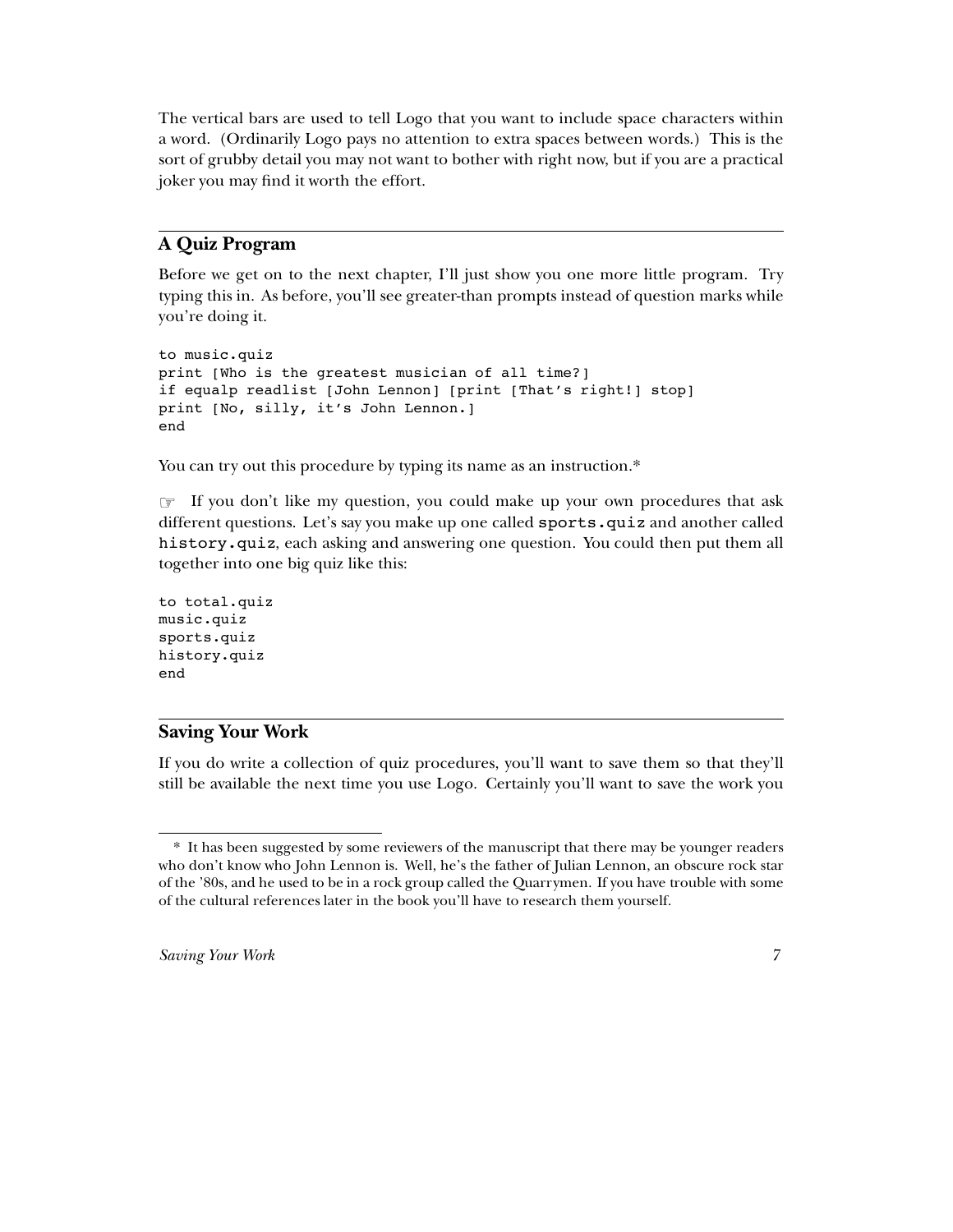workspace file using the save command. For example, if you enter the instruction do in later chapters. You can ask Logo to record all of the definitions you've made as a

```
save "mystuff
```
you are asking Logo to write a disk file called <code>mystuff</code> containing everything you've defined. (The next time you use Logo, you can get back your definitions with the <code>load</code> command.)

name. Logo beginners sometimes think that save saves only a single procedure, the one whose name you tell it (in this example, a procedure named mystuff). But the workspace file named **mystuff** will actually contain *all* the procedures you've defined. In fact, you probably don't have a procedure named mystuff. Don't get confused about the difference between a *procedure* name and a *workspace* 

mark that tells Logo you're providing a word as the input to the save command. The format for the name of a disk file will depend on the kind of computer you're using, whether you're writing to a hard disk or a floppy disk, and so on. Just use whatever file name format your system requires in other programs, preceded by the quotation

### **About Chapter 2**

In this chapter the emphasis has been on *doing* things. You've been playing around with some fairly intricate Logo instructions, and if you don't understand everything about the examples, don't let that worry you.

on *understanding* those simple examples in great detail. Chapter 2 has the opposite emphasis. There is very little to do, and the examples will seem quite simple, perhaps even insultingly simple! But the focus of the chapter is

*below* the surface. The important questions will not be ones like "what does print do," but instead ones like "what is going on *inside* the Logo interpreter when I type  $\texttt{print?}$ " Logo deserves its reputation as an easy-to-learn language, but it is also a very sophisticated one. The ease with which Logo can be learned has lured many people into sloppy thinking habits that make it hard for them to grow beyond the most trivial programming. By studying examples that seem easy on the surface, we can start exploring

Later chapters will strike more of a balance between things to do and things to think about. If the pace seems slow in chapter 2, glance back at the table of contents to reassure yourself about how much territory we'll cover before the end of the book. Then keep in mind that you'll need the ideas from chapter 2 in order to understand what comes later.